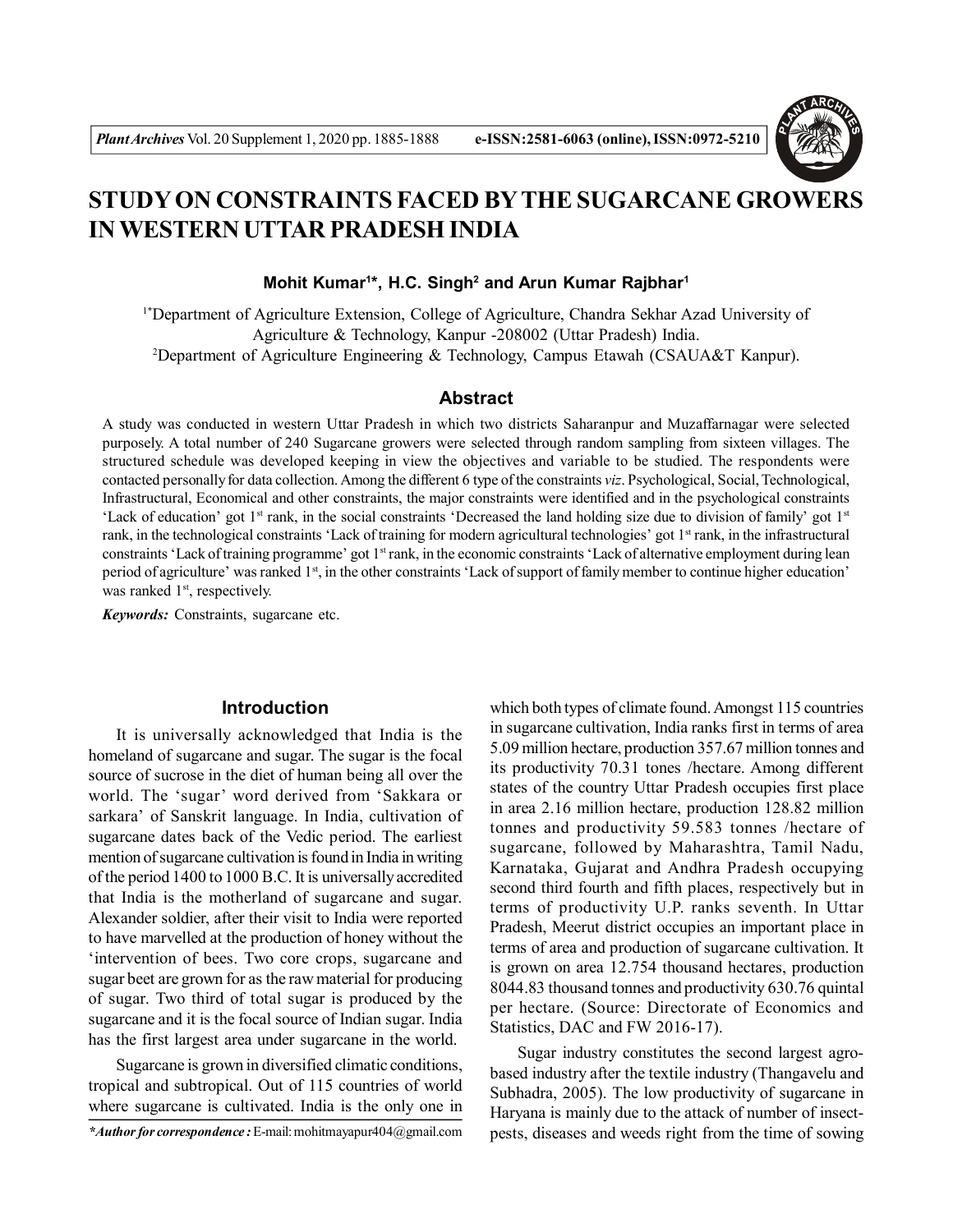till harvesting of the crop. As many as 200 species of insect-pests have been reported to cause damage to sugarcane crop from one stage to another. These cause huge loss to the crop in spite of extensive use of pesticides. The indiscriminate use of insecticides has led to serious consequences like harmful residues, pest resistance, pest resurgence and outbreak of secondary pest (Mathur and Upadhyay, 1999). Its solution lies in integrated pest management practices which will provide an acceptable as well as affordable basis for pest control in sugarcane.

# **Materials and Methods**

The present study entitled "*Study on Knowledge and Adoption level of Sugarcane Growers regarding IPM Practices in Western Uttar Pradesh*" was under taken.

Out of 26 districts of Western Uttar Pradesh, Two districts were selected purposively on the basis of production and productivity (namely Saharanpur and Muzaffarnagar) and from the each district two community development blocks were randomly selected and from the every community development blocks, Four village were selected randomly and from every village 15 respondents were selected randomly.

A complete list of all sugarcane growers in each selected village was prepared. From the list a total number of 240 sugarcane growers were selected through random sampling technique. The researcher himself had collected the data from the respondents with the help of pre-tested interview schedule.

Analysis was done with the use of percentage as well as correlation coefficient. The respondents have experienced many problems and difficulties affecting adoption of IPM technologies. The sample percentage and mean score were calculated and finally ranked were given on the basis of the mean scores from highest to lowest.

## **Result and Discussion**

In this chapter the major constraints faced by the sugarcane growers regarding IPM practices are given below.

#### **Psychological Constraints**

Table 1, shows that the different constraints level regarding the integrated pest management (IPM) practices in sugarcane crop. Lack of education is the major psychological constraints faced by the farmers given 1<sup>st</sup> rank, Lack of enthusiasm rank 2<sup>nd</sup> followed by Negative attitude toward IPM practices in sugarcane 3<sup>rd</sup>, drudgery involved in agriculture work rank  $4<sup>th</sup>$ , Lack of economic motivation rank 5<sup>th</sup> and Lack of knowledge about improved IPM practices rank  $6<sup>th</sup>$ , respectively. Thereby, it can be stated that in the psychological

constraints lack of education is the major problem so there is need to improve the education level.

#### **Social Constraints**

Among the social constraints, decreased the land holding size due to division of family was seriously felt by most of farming youth first preference. Lack of faith by senior of family ranked  $2<sup>nd</sup>$ , Lack of time due to social work ranked 3<sup>rd</sup> and early marriage is slight constraints having last rank with only 1.65 mean score. Among the social constraints decrease land size is the major problem to solve the problem govt. can distribute the unused land among the young farmers on the rent basis. It may be good solution to face this problem.

## **Technical Constraints**

It is widen from the data contained in table 1 that the highest mean score of 2.14 was found in Lack of training for modern agricultural technologies ranked first and an ultimately considered as extreme technical constraints above all other 3 constraints. Lack of knowledge regarding critical stage of irrigation is also a technical constraints faced by farming youth ranked  $2<sup>nd</sup>$ , Lack of knowledge about exact doses and time of application of fertilizers ranked 3rd and Not use of recommended seed rates, fertilizers, pesticides technology ranked  $4<sup>th</sup>$ , respectively. Exact dose and time of application of the fertilizer dosage is the major problem under the technical constraints to solve this problem govt. can provide the training camps through the KVKs and NGOs. It may be a way to solve this problem.

## **Infrastructural Constraints**

The table 1, shows that the among the different infrastructure constraints farming youths faced problems major one is Lack of training programme ranked  $1<sup>st</sup>$  as followed by the Lack of awareness benefits of IPM practices ranked 2nd, Lack of information regarding mandi rates/Access to markets, Unavailability of Bio-agents in govt. sale centre, Non-availability of quality and improved seed in time/ Low quality of inputs, Lack of appropriate technology and education, Old information / communication technologies used in govt. extension system, Less production unit and storage facilities of Bio-agents with rank  $3<sup>rd</sup>$ ,  $4<sup>th</sup>$ ,  $5<sup>th</sup>$  and  $6<sup>th</sup>$ ,  $7<sup>th</sup>$ ,  $8<sup>th</sup>$ , respectively. Lack of training programme is the major constraints faced by the farming youths to solve this problem govt. can start training programme in the rural areas to relate to the IPM practices.

#### **Economic Constraints**

It is evident from table 1, that the Lack of alternative employment during lean period of agriculture mean score  $(2.13)$  in economic constraints was ranked 1<sup>st</sup>. High cost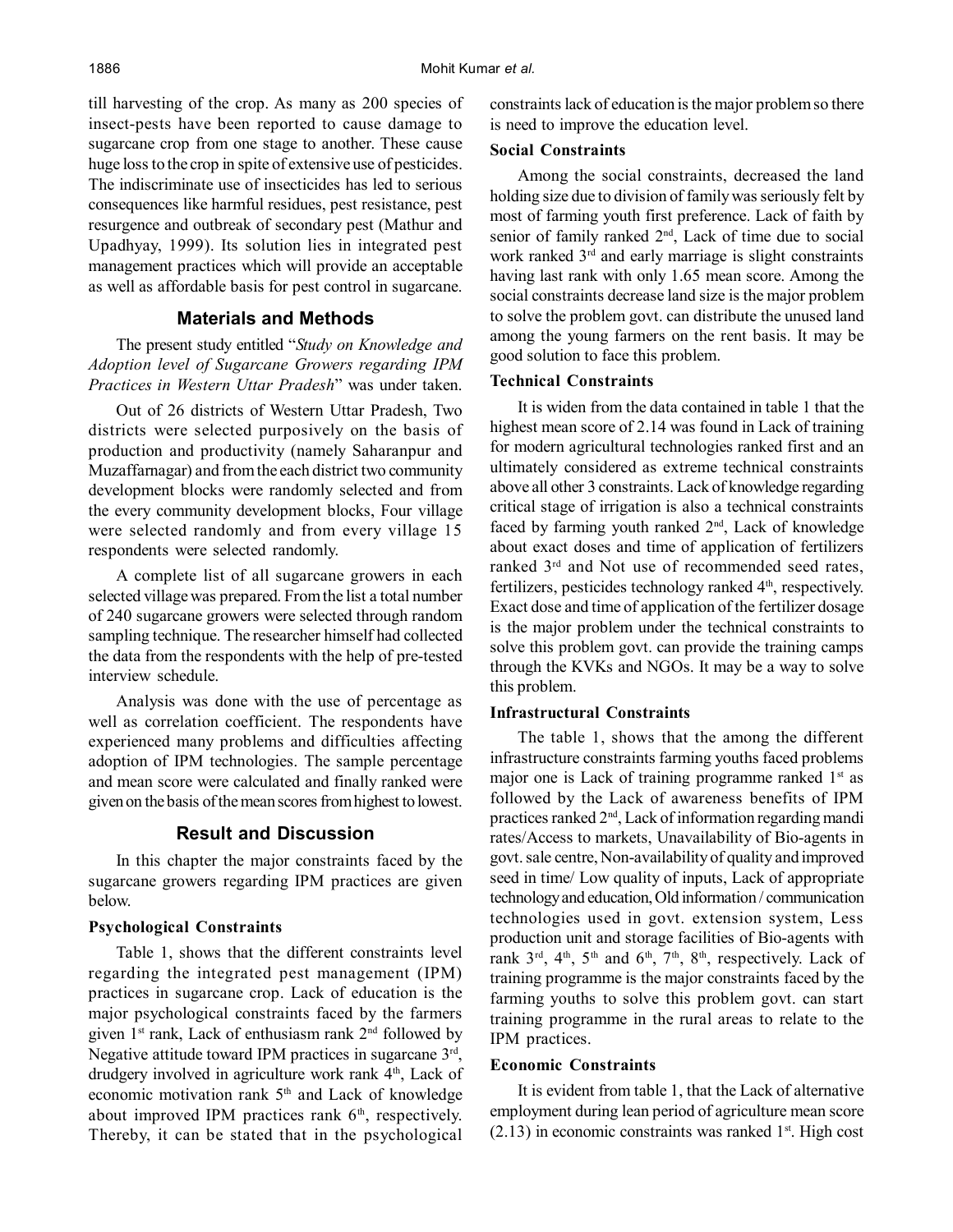| S.               |                                                                              | <b>Response</b> |             |                         |
|------------------|------------------------------------------------------------------------------|-----------------|-------------|-------------------------|
| No.              | <b>Statements</b>                                                            | <b>T.S.</b>     | <b>M.S.</b> | Rank                    |
| A.               | PSYCHOLOGICAL CONSTRAINTS                                                    |                 |             |                         |
| 1.               | Lack of education                                                            | 450             | 2.03        | I                       |
| 2.               | Lack of enthusiasm                                                           | 465             | 1.94        | $\rm{II}$               |
| 3.               | Negative attitude toward IPM practices in sugarcane                          | 396             | 1.89        | $\rm III$               |
| $\overline{4}$ . | Drudgery involved in agriculture work                                        | 354             | 1.64        | ${\rm I\!V}$            |
| 5.               | Lack of economic motivation                                                  | 363             | 1.57        | $\overline{\mathbf{V}}$ |
| 6.               | Lack of knowledge about improved IPM practices                               | 285             | 1.40        | V <sub>I</sub>          |
| <b>B.</b>        | <b>SOCIAL CONSTRAINTS</b>                                                    |                 |             |                         |
| 1.               | Decreased the land holding size due to division of family                    | 411             | 1.88        | Ι                       |
| 2.               | Lack of faith by seniors of the family/ lack of family support               | 390             | 1.67        | $\rm{II}$               |
| 3.               | Lack of time due to social work                                              | 384             | 1.66        | $\rm III$               |
| 4.               | Early marriage                                                               | 387             | 1.65        | $\overline{\mathbf{N}}$ |
| $\mathbf{C}$     | <b>TECHNICAL-CONSTRAINTS</b>                                                 |                 |             |                         |
| 1.               | Lack of training for modern agricultural technologies                        | 458             | 2.14        | I                       |
| 2.               | Lack of knowledge regarding critical stage of irrigation                     | 483             | 2.04        | $\rm II$                |
| 3.               | Lack of knowledge about exact doses and time of application of fertilizers   | 471             | 1.99        | $\rm III$               |
| 4.               | Not use of recommended seed rates, fertilizers, pesticides technology        | 450             | 1.97        | ${\rm I\!V}$            |
| D.               | <b>INFRASTRUCTURAL CONSTRAINTS</b>                                           |                 |             |                         |
| 1.               | Lack of training programme                                                   | 549             | 2.41        | I                       |
| 2.               | Lack of awareness benefits of IPM practices                                  | 450             | 2.27        | $\overline{\mathbf{I}}$ |
| 3.               | Lack of information regarding; Mandi rate/ Access to markets                 | 473             | 2.12        | $\rm III$               |
| 4.               | Unavailability of Bio-agents in govt. sale centre                            | 471             | 2.09        | ${\rm I\!V}$            |
| 5.               | Non-availability of quality and improved seed in time/ Low quality of inputs | 483             | 2.09        | $\mathbf V$             |
| 6.               | Lack of appropriate technology and education                                 | 492             | 2.08        | VI                      |
| 7.               | Old information / communication technologies used in govt. extension system  | 456             | 2.08        | VII                     |
| 8.               | Less production unit and storage facilities of Bio-agents                    | 359             | 1.59        | <b>VIII</b>             |
| E                | <b>ECONOMIC CONSTRAINTS</b>                                                  |                 |             |                         |
| 1.               | Lack of alternative employment during lean period of agriculture             | 498             | 2.13        | I                       |
| 2.               | High cost of cultivation                                                     | 492             | 2.10        | $\overline{\rm II}$     |
| 3.               | High cost of agricultural machinery                                          | 489             | 2.09        | $\rm III$               |
| 4.               | High cost of new technology                                                  | 489             | 2.09        | IV                      |
| 5.               | High cost of Hybrid seeds                                                    | 474             | 2.03        | $\overline{\mathbf{V}}$ |
| 6.               | More expensiveness of IPM practice                                           | 474             | 2.03        | $\overline{\mathbf{M}}$ |
| 7.               | No finance by Government/ Lack of loan facility                              | 471             | 2.01        | VII                     |
| 8.               | High cost of agricultural labors                                             | 426             | 1.89        | VШ                      |
| 9.               | Price fluctuation of agricultural product                                    | 402             | 1.84        | $\mathbf{I}$ X          |
| F.               | <b>OTHER CONSTRAINTS</b>                                                     |                 |             |                         |
| 1.               | Lack of support of family member to continue higher education                | 561             | 2.40        | $\bf{l}$                |
| 2.               | Exploitation of farmers by middle man, dealers, fertilizer traders etc.      | 558             | 2.38        | $\mathbf{I}$            |
| $\overline{3}$ . | Undeveloped Agricultural value chains                                        | 528             | 2.32        | $\rm III$               |
| 4.               | Lack of timely guidance by RAEO, ADO, to farmers.                            | 549             | 2.32        | ${\rm I\!V}$            |
| 5.               | Migration to urban areas due 'to unavailability of employment                | 531             | 2.27        | $\mathbf V$             |

**Table 1:** Constraints faced by the sugarcane growers regarding adoption of IPM practices. n=240

of cultivation was ranked  $2<sup>nd</sup>$ , High cost of agricultural machinery was ranked 3rd, followed by High cost of new technology, High cost of Hybrid seeds was ranked, More expensiveness of IPM practice, No finance by Government/ Lack of loan facility, High cost of agricultural labors and last but not least Price fluctuation of agricultural products show  $4<sup>th</sup>$ ,  $5<sup>th</sup>$ ,  $6<sup>th</sup>$ ,  $7<sup>th</sup>$ ,  $8<sup>th</sup>$  and  $9<sup>th</sup>$ ,

respectively. Lack of alternative employment during lean period of agriculture is major problem comes under the economic constraints to solve this problem govt. can establish the govt. venture in the rural area.

# **Other Constraints**

A perusal of table 1, makes it clear that the Lack of